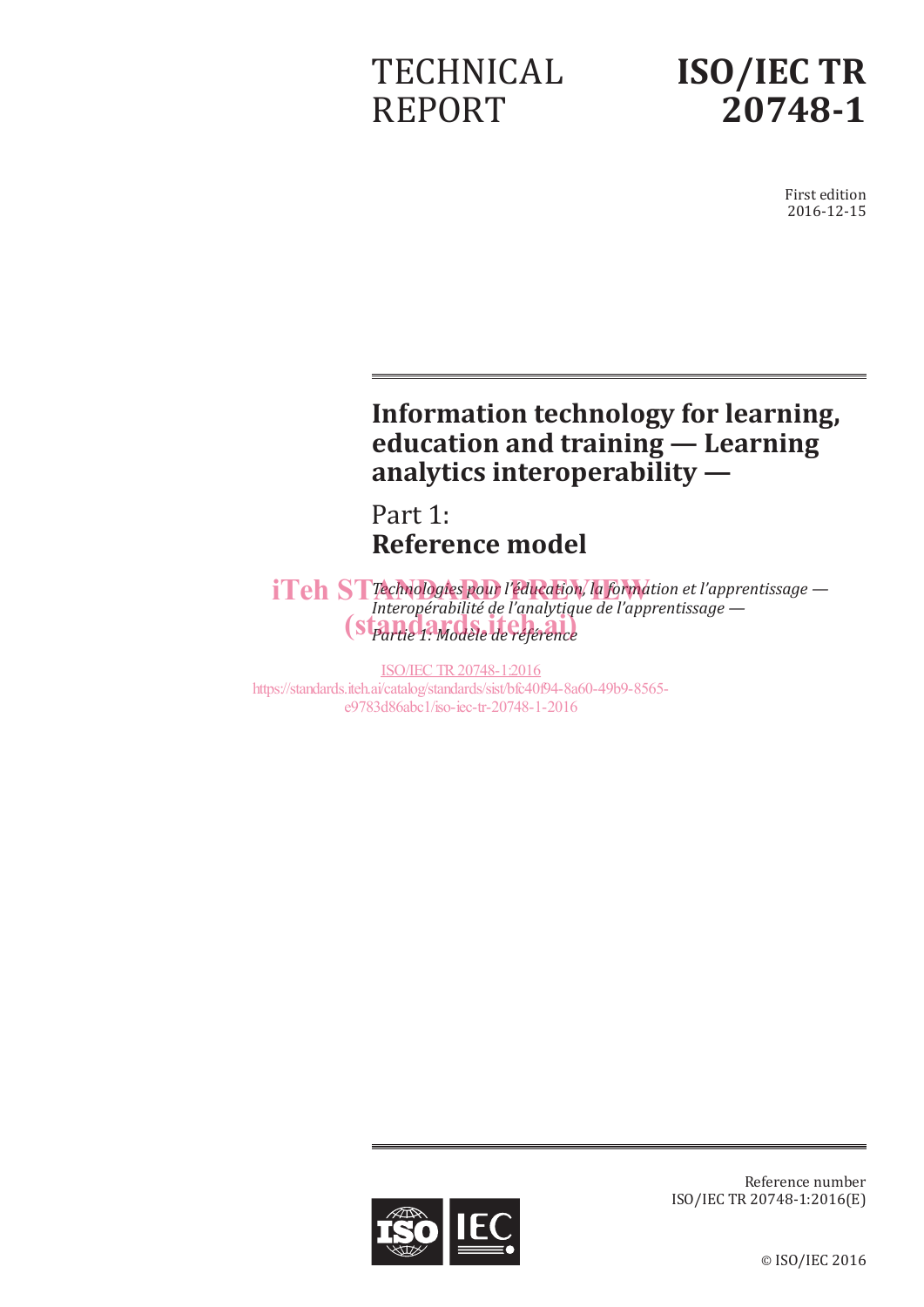## iTeh STANDARD PREVIEW (standards.iteh.ai)

ISO/IEC TR20748-1:2016 https://standards.iteh.ai/catalog/standards/sist/bfc40f94-8a60-49b9-8565 e9783d86abc1/iso-iec-tr-20748-1-2016



© ISO/IEC 2016, Published in Switzerland

All rights reserved. Unless otherwise specified, no part of this publication may be reproduced or utilized otherwise in any form or by any means, electronic or mechanical, including photocopying, or posting on the internet or an intranet, without prior written permission. Permission can be requested from either ISO at the address below or ISO's member body in the country of the requester.

ISO copyright office Ch. de Blandonnet 8 • CP 401 CH-1214 Vernier, Geneva, Switzerland Tel. +41 22 749 01 11 Fax +41 22 749 09 47 copyright@iso.org www.iso.org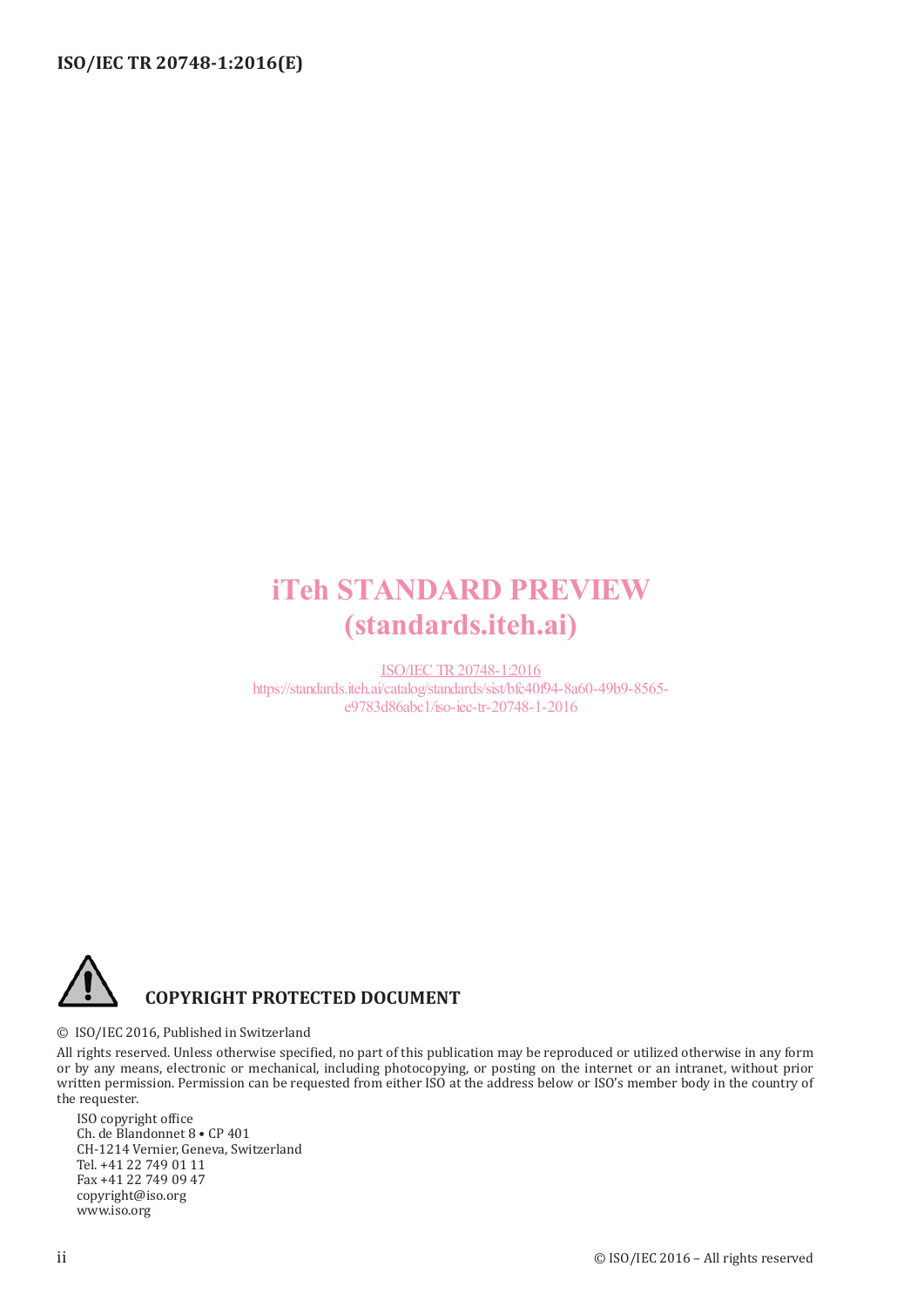Page

## **Contents**

| 1<br>2<br>3<br>4<br>5<br>5.1<br>5.2<br>5.3<br>5.4<br>5.5<br>6<br>6.1<br>6.2<br>6.3<br>6.3.1<br>6.3.2<br>6.3.3<br>6.3.4<br>Analysing process dards. Iteh.ai)<br>6.3.5<br>Visualization process <b>Manualization</b> 21<br>6.3.6<br>Feedback process FEC TR 20748-12016<br>6.3.7<br>Annex A (informative) Usercases and practices days of the 1994-8a60-49b9-8565-<br>e9783d86abcl/iso-iec-tr-20748-1-2016 |  |  |  |  |  |
|----------------------------------------------------------------------------------------------------------------------------------------------------------------------------------------------------------------------------------------------------------------------------------------------------------------------------------------------------------------------------------------------------------|--|--|--|--|--|
|                                                                                                                                                                                                                                                                                                                                                                                                          |  |  |  |  |  |
|                                                                                                                                                                                                                                                                                                                                                                                                          |  |  |  |  |  |
|                                                                                                                                                                                                                                                                                                                                                                                                          |  |  |  |  |  |
|                                                                                                                                                                                                                                                                                                                                                                                                          |  |  |  |  |  |
|                                                                                                                                                                                                                                                                                                                                                                                                          |  |  |  |  |  |
|                                                                                                                                                                                                                                                                                                                                                                                                          |  |  |  |  |  |
|                                                                                                                                                                                                                                                                                                                                                                                                          |  |  |  |  |  |
|                                                                                                                                                                                                                                                                                                                                                                                                          |  |  |  |  |  |
|                                                                                                                                                                                                                                                                                                                                                                                                          |  |  |  |  |  |
|                                                                                                                                                                                                                                                                                                                                                                                                          |  |  |  |  |  |
|                                                                                                                                                                                                                                                                                                                                                                                                          |  |  |  |  |  |
|                                                                                                                                                                                                                                                                                                                                                                                                          |  |  |  |  |  |
|                                                                                                                                                                                                                                                                                                                                                                                                          |  |  |  |  |  |
|                                                                                                                                                                                                                                                                                                                                                                                                          |  |  |  |  |  |
|                                                                                                                                                                                                                                                                                                                                                                                                          |  |  |  |  |  |
|                                                                                                                                                                                                                                                                                                                                                                                                          |  |  |  |  |  |
|                                                                                                                                                                                                                                                                                                                                                                                                          |  |  |  |  |  |
|                                                                                                                                                                                                                                                                                                                                                                                                          |  |  |  |  |  |
|                                                                                                                                                                                                                                                                                                                                                                                                          |  |  |  |  |  |
|                                                                                                                                                                                                                                                                                                                                                                                                          |  |  |  |  |  |
|                                                                                                                                                                                                                                                                                                                                                                                                          |  |  |  |  |  |
|                                                                                                                                                                                                                                                                                                                                                                                                          |  |  |  |  |  |
|                                                                                                                                                                                                                                                                                                                                                                                                          |  |  |  |  |  |
| Bibliography 21                                                                                                                                                                                                                                                                                                                                                                                          |  |  |  |  |  |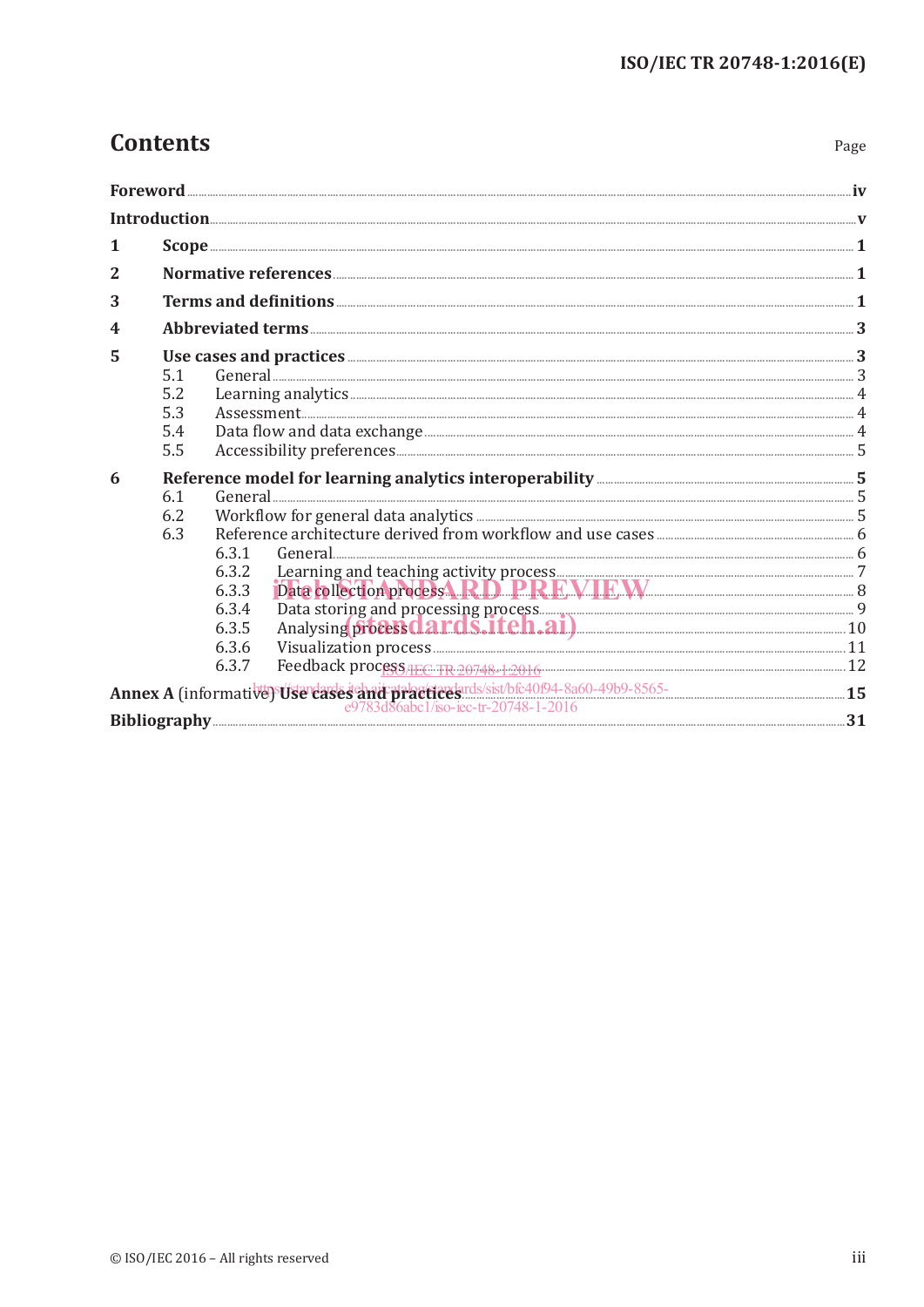### **ISO/IEC TR 20748-1:2016(E)**

## **Foreword**

ISO (the International Organization for Standardization) and IEC (the International Electrotechnical Commission) form the specialized system for worldwide standardization. National bodies that are members of ISO or IEC participate in the development of International Standards through technical committees established by the respective organization to deal with particular fields of technical activity. ISO and IEC technical committees collaborate in fields of mutual interest. Other international organizations, governmental and non-governmental, in liaison with ISO and IEC, also take part in the work. In the field of information technology, ISO and IEC have established a joint technical committee, ISO/IEC JTC 1.

The procedures used to develop this document and those intended for its further maintenance are described in the ISO/IEC Directives, Part 1. In particular the different approval criteria needed for the different types of document should be noted. This document was drafted in accordance with the editorial rules of the ISO/IEC Directives, Part 2 (see www.iso.org/directives).

Attention is drawn to the possibility that some of the elements of this document may be the subject of patent rights. ISO and IEC shall not be held responsible for identifying any or all such patent rights. Details of any patent rights identified during the development of the document will be in the Introduction and/or on the ISO list of patent declarations received (see www.iso.org/patents).

Any trade name used in this document is information given for the convenience of users and does not constitute an endorsement.

For an explanation on the meaning of ISO specific terms and expressions related to conformity assessment,<br>as well as information about ISO's adherence to the World Trade Organization (WTO) principles in the as well as information about ISO's adherence to the World Trade Organization (WTO) principles in the as wen as information assat isso standardies to the world made enganization (who) prechnical Barriers to Trade (TBT) see the **following URL:** www.iso.org/jso/foreword.html.

The committee responsible for this document is ISO/IEC JTC 1, *Information technology*, SC 36, *Information technology for learning, education and training. The state of TR20748-1:2016* https://standards.iteh.ai/catalog/standards/sist/bfc40f94-8a60-49b9-8565-

A list of all parts in the ISO/IEC 20748 series, published under the general title *Information technology for learning, education and training — Learning analytics interoperability*, can be found on the ISO website.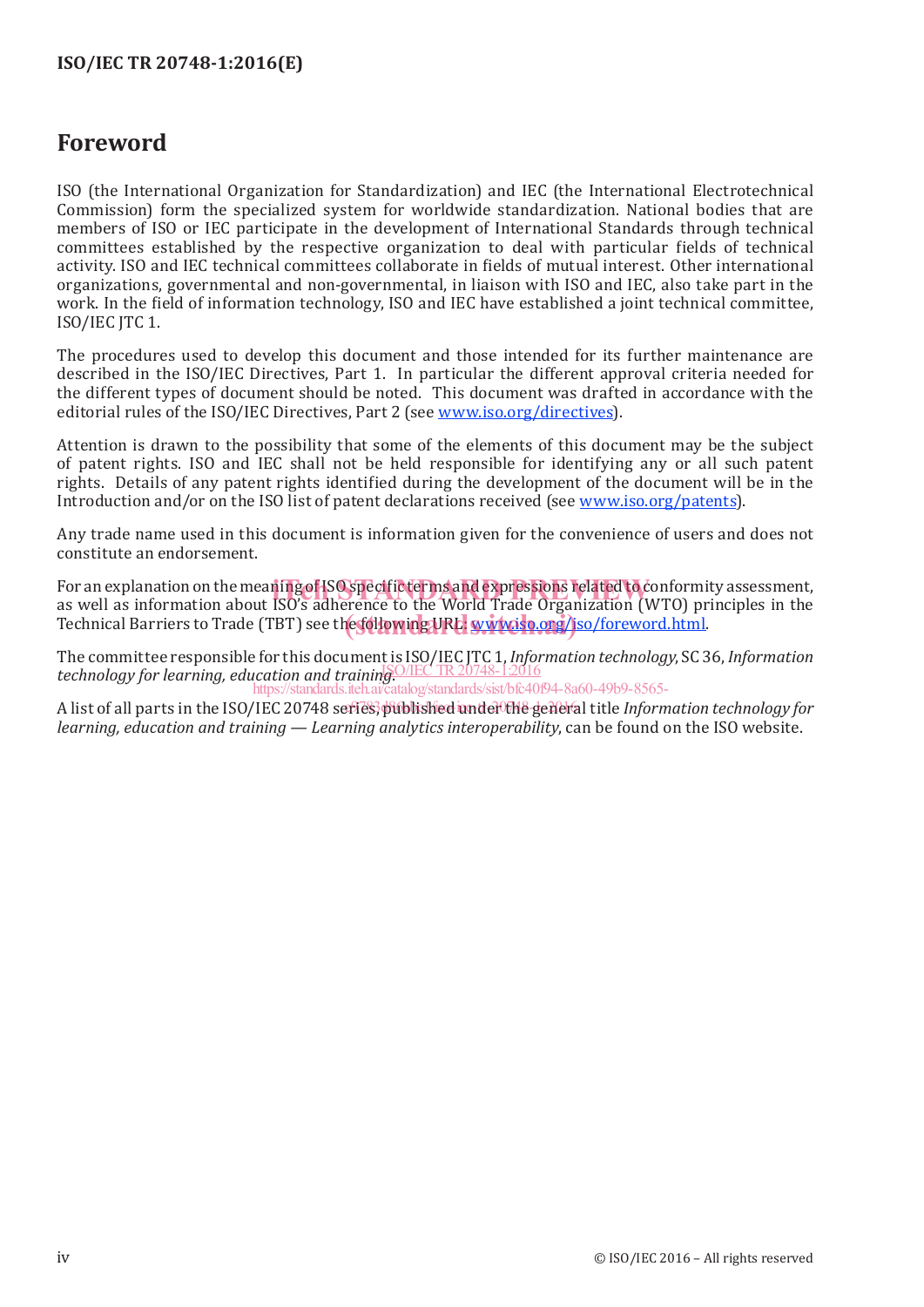## **Introduction**

The increasing amount of data being generated from learning environments provides new opportunities to support learning, education and training (LET) in a number of new ways through learning analytics. Learning analytics is a composite concept built around the use of diverse sub-technologies, workflows and practices and applied to a wide range of different purposes. For instance, learning analytics is being used to collect, explore and analyse diverse types and interrelationships of data, such as: learner interaction data related to usage of digital resources; teaching and learning activity logs; learning outcomes and structured data about programmes; curriculum and associated competencies.

Learning analytics is an emerging technology addressing a diverse group of stakeholders and covering a wide range of applications. Learning analytics raises new interoperability challenges related to data sharing; privacy, trust and control of data; quality of service, etc. Through use case collection in the adhoc group on learning analytics interoperability, established under JTC1/SC36 in 2014, the following issues were identified and captured as general requirements for learning analytics applications:

For the learner:

- tracking learning activities and progression;
- tracking emotion, motivation and learning-readiness;
- early detection of learner's personal needs and preferences;
- improved feedback from analysing activities and assessments;<br> **LETTER LATER FILM FILM in Fig. 3 EXERCITE STANDARD PREVIEW**
- early detection of learner non-performance (mobilizing remediation);
- (standards.iteh.ai)
- personalized learning path and/or resources (recommendation).

For the teacher:

https://standards.iteh.ai/catalog/standards/sist/bfc40f94-8a60-49b9-8565-

ISO/IEC TR20748-1:2016

- tracking learners/group activities and progression;<sup>48-1-2016</sup>
- adaptive teacher response to observed learner's needs and behaviour;
- early detection of learner disengagement (mobilizing relevant support actions);
- increasing the range of activities that can be used for assessing performance;
- visualization of learning outcomes and activities for individuals and groups;
- providing evidence to help teacher improve the design of the learning experience and resources.

For the institution:

- tracking class/group activities and results;
- quality assurance monitoring;
- providing evidence to support the design of the learning environment;
- providing evidence to support improved retention strategies;
- support for course planning.

In addition, learning analytics practice can build upon prior work in LET standardization and innovation but there are several factors that require special attention. These factors include:

- requirements arising from the analytical process;
- data items required to drive operational LET systems are not always the same as desired for learning analytics;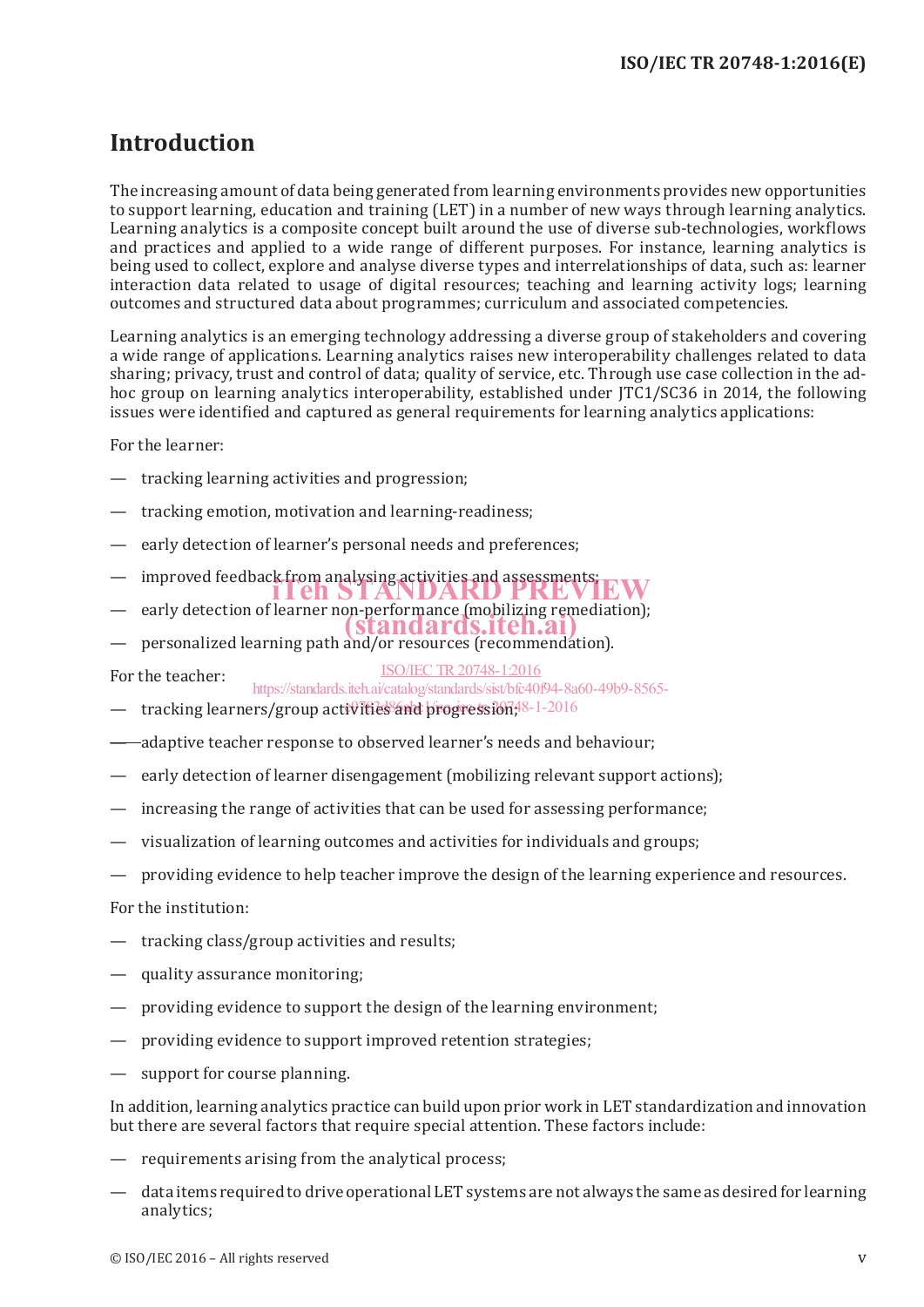### **ISO/IEC TR 20748-1:2016(E)**

- volume, velocity and variety of the data collected for analytics indicate different IT architectures, which imply different interoperability requirements;
- use of learner data for analytics introduces a range of ethical and other socio-cultural issues beyond those which arise from exchanging data between operational systems.

Therefore, this document gives a conceptual description of the behaviour of components related to learning analytics interoperability. In particular, this document specifies terms as well as proposes a reference model for the learning analytics process and interoperability.

## iTeh STANDARD PREVIEW (standards.iteh.ai)

ISO/IEC TR20748-1:2016 https://standards.iteh.ai/catalog/standards/sist/bfc40f94-8a60-49b9-8565 e9783d86abc1/iso-iec-tr-20748-1-2016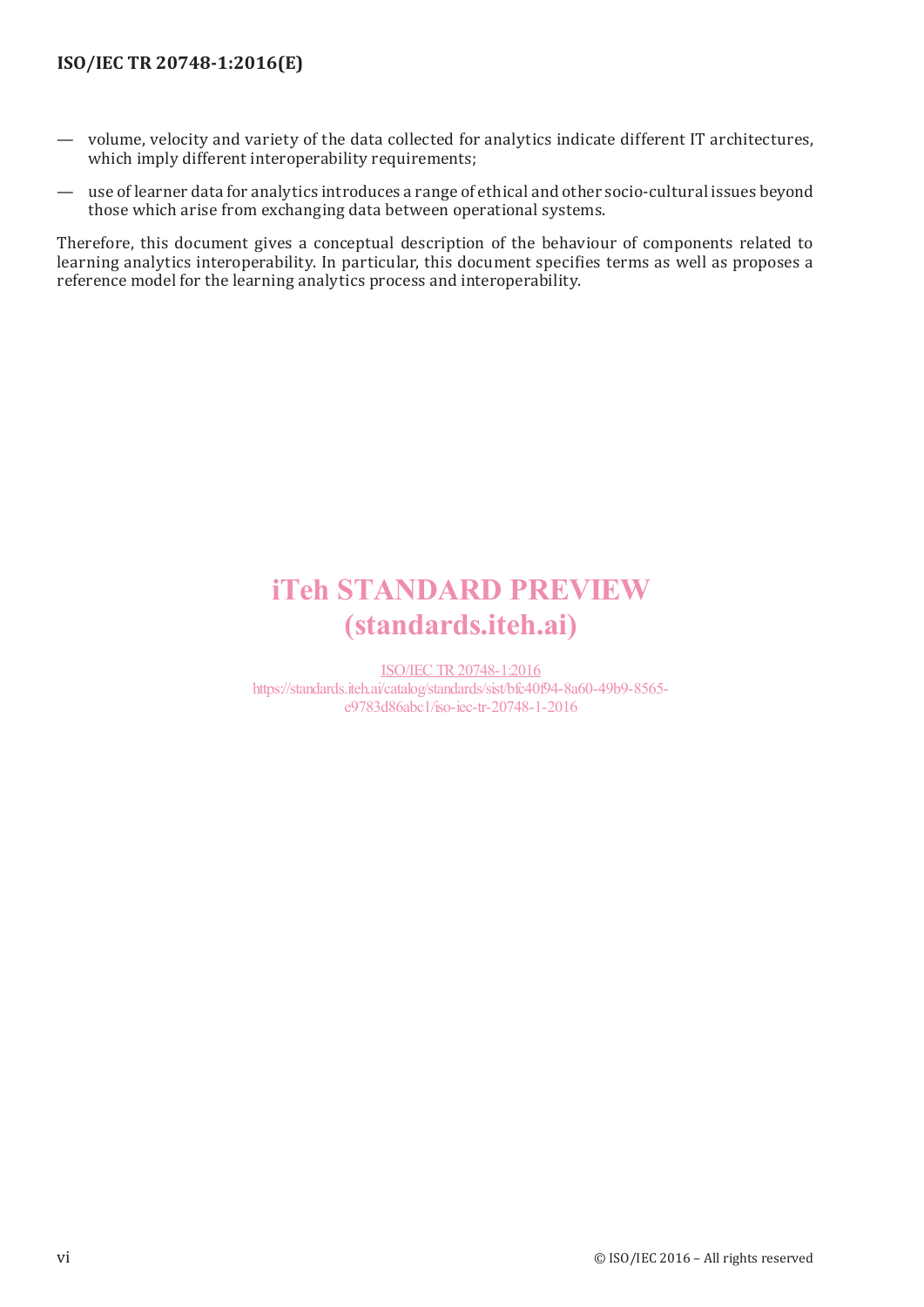## **Information technology for learning, education and training — Learning analytics interoperability —**

## Part 1: **Reference model**

## **1 Scope**

This document specifies a reference model that identifies the diverse IT system requirements of learning analytics interoperability. The reference model identifies relevant terminology, user requirements, workflow and a reference architecture for learning analytics.

## **2 Normative references**

The following documents are referred to in the text in such a way that some or all of their content constitutes requirements of this document. For dated references, only the edition cited applies. For undated references, the latest edition of the referenced document (including any amendments) applies.

There are no normative references in this document. PREVIEW

## (standards.iteh.ai)

### **3 Terms and definitions**

For the purposes of this document, the following terms and definitions apply.<br>https://standard.iteh.ai/catalog/standards/sist/bfc40f94-8a60-49b9-85695 TR 20748-1:2016

ISO and IEC maintain terminological databases for use in standardization at the following addresses:

— IEC Electropedia: available at http://www.electropedia.org/

— ISO Online browsing platform: available at http://www.iso.org/obp

### **3.1**

### **accessibility**

usability of a product, service, environment or facility by individuals with the widest range of capabilities

Note 1 to entry: Note 1 to entry: Although "accessibility" typically addresses users who have a disability, the concept is not limited to disability issues.

[SOURCE: ISO/IEC 24751-1:2008, 2.2]

### **3.2**

### **assessment**

means of measuring or evaluating learner understanding or competency

### **3.3**

### **dashboard**

user interface based on predetermined reports, indicators and data fields, upon which the end user can apply filters and graphical display methods to answer predetermined business questions and which is suited to regular use with minimal training

[SOURCE: ISO/TS 29585:2010, 3.3]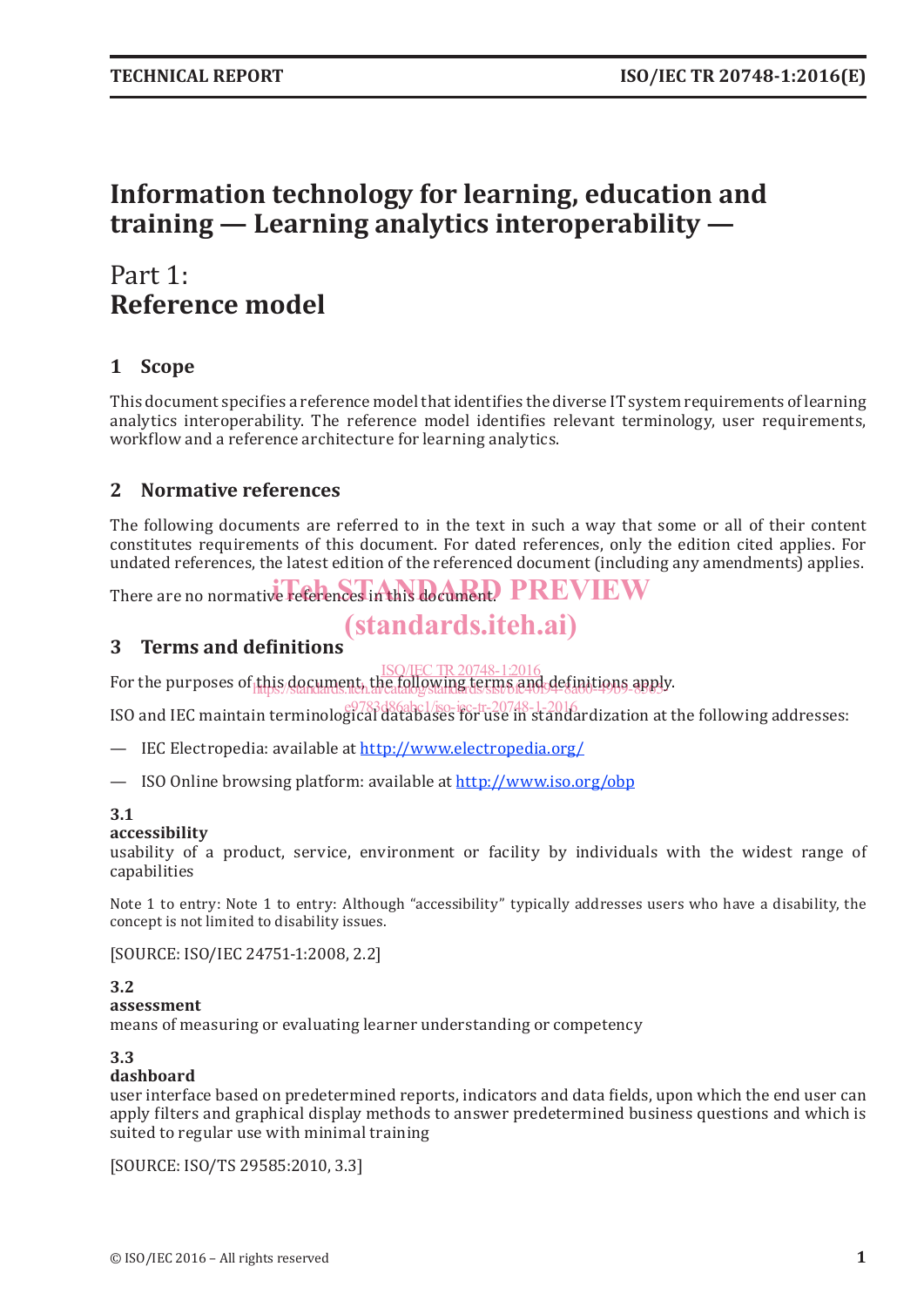## **ISO/IEC TR 20748-1:2016(E)**

### **3.4**

### **data analysis**

systematic investigation of the data and their flow in a real or planned system

[SOURCE: ISO/IEC 2382:2015, 2122686]

### **3.5**

### **data collection**

process of bringing data together from one or more points for use in a computer

EXAMPLE EXAMPLE To collect transactions generated at branch offices by a data network for use at a computer centre.

[SOURCE: ISO/IEC 2382:2015, 2122166]

### **3.6**

**data exchange**

storing, accessing, transferring, and archiving of data

[SOURCE: ISO 10303-1:1994, 3.2.15]

### **3.7**

### **data flow**

movement of data through the active parts of a data processing system in the course of the performance of specific work

## [SOURCE: ISO/IEC 2382:2015, 2121825] TANDARD PREVIEW

### **3.8**

## (standards.iteh.ai)

**data format** arrangement of data in a file or stream

ISO/IEC TR20748-1:2016

[SOURCE: ISO/IEEE 11073-10201:2004; 3:14] catalog/standards/sist/bfc40f94-8a60-49b9-8565e9783d86abc1/iso-iec-tr-20748-1-2016

### **3.9**

### **data source**

functional unit that provides data for transmission

[SOURCE: ISO/IEC 2382:2015, 2124348]

### **3.10**

### **individual**

human being, i.e. a natural person, who acts as a distinct indivisible entity or is considered as such

[SOURCE: ISO/IEC 24751-1:2008, 3.21]

### **3.11**

### **learning analytics**

measurement, collection, analysis and reporting of data about learners and their contexts, for purposes of understanding and optimizing learning and the environments in which it occurs

### **3.12**

### **learning platform**

integrated set of (online) services that provide learner, teacher and/or others involved in learning, education and training with information, tools and resources to support and enhance educational delivery and management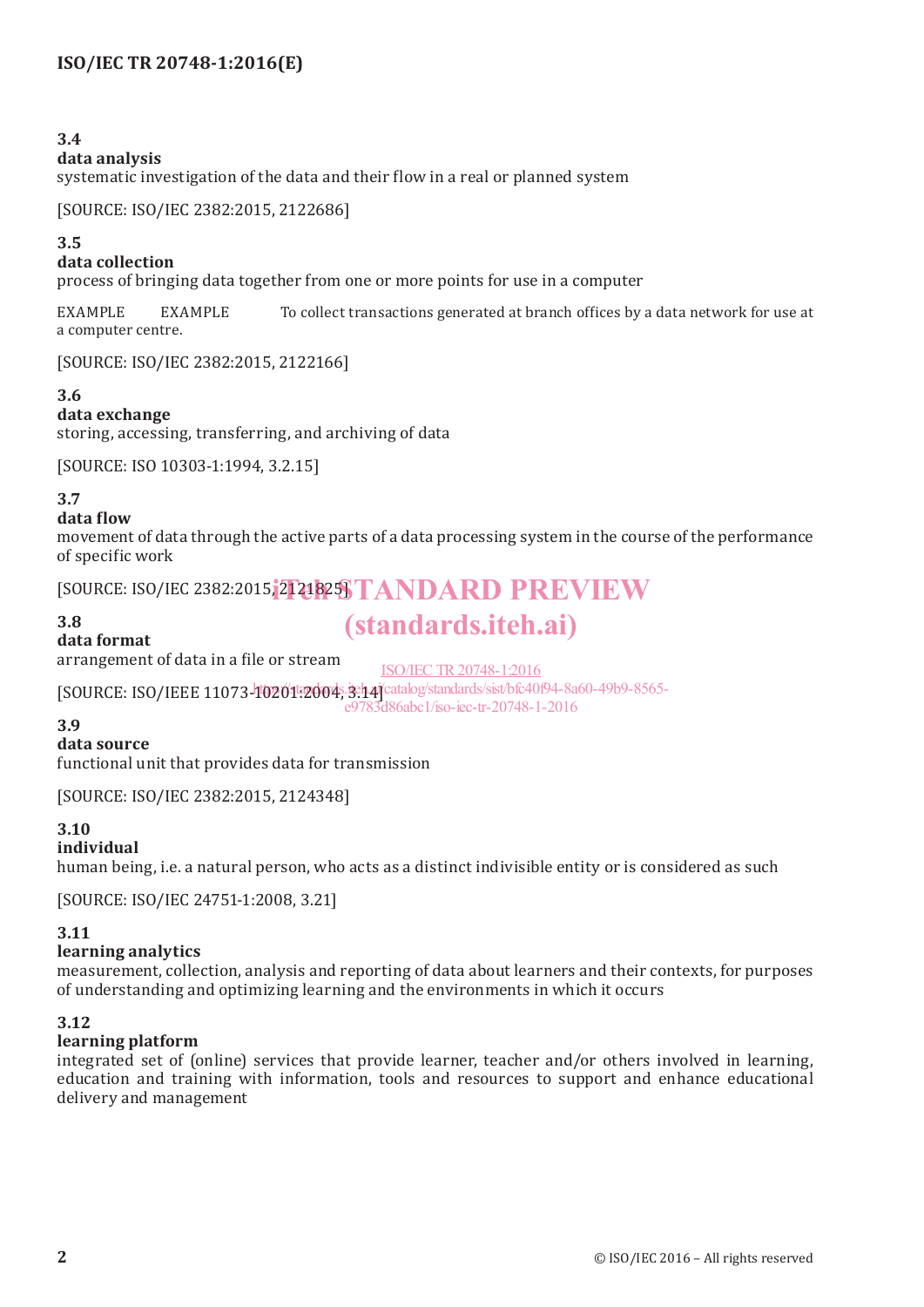### **3.13**

### **learning outcome**

what a person is expected to know, understand or be able to do at the end of a training programme, course or module

[SOURCE: ISO/IEC 17027:2014, 2.57]

## **3.14**

### **usability**

extent to which a product can be used by specified users to achieve specified goals, with effectiveness, efficiency and satisfaction, in a specified context of use

[SOURCE: ISO 9241-11:1998, 3.1]

### **3.15**

### **workflow**

depiction of the actual sequence of the operations or actions taken in a process

Note 1 to entry: Note 1 to entry: A workflow reflects the successive decisions and activities in the performance of a process.

[SOURCE: ISO 18308:2011, 3.52]

## **4 Abbreviated terms**

| ADL        | advanced distributed learning RD PREVIEW                                                                                |
|------------|-------------------------------------------------------------------------------------------------------------------------|
| AFA        | access-for-all (standards.iteh.ai)                                                                                      |
| API        | application programming interface $-1:2016$                                                                             |
| <b>ICT</b> | https://standards.iteh.ai/catalog/standards/sist/bfc40f94-8a60-49b9-8565-<br>information and communication technologies |
| <b>LET</b> | learning, education and training                                                                                        |
| <b>LMS</b> | learning management system                                                                                              |
| <b>LOD</b> | linked and open data                                                                                                    |
| <b>PLE</b> | personal learning environment                                                                                           |
| <b>VLE</b> | virtual learning environment                                                                                            |
| xAPI       | experience API                                                                                                          |
|            |                                                                                                                         |

### **5 Use cases and practices**

### **5.1 General**

Use cases were collected from national bodies and liaison organizations of ISO/IEC JTC1/SC36. The use cases illustrate key functionalities related to learning analytics by focusing on particular requirements that stakeholders may have and then outlining how such requirements can be reflected in workflows for learning analytics. A total of fifteen use cases were received in 2014.

Use cases considered four main areas:

- learning analytics;
- assessments;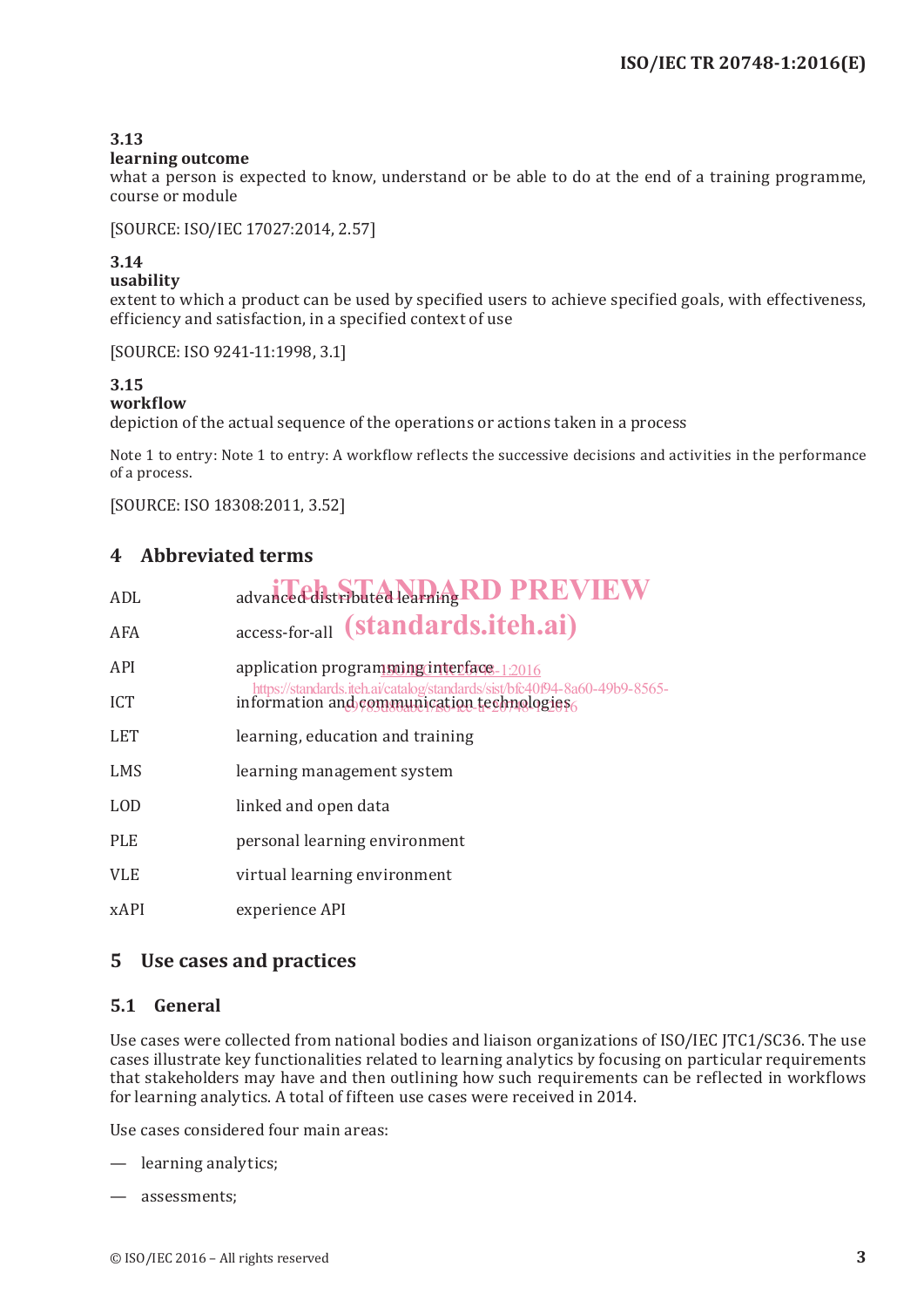- data flow and data exchange;
- accessibility preferences.

The summary of the use cases is presented in Clause 5. The complete list of use cases is available in Annex A.

### **5.2 Learning analytics**

A stakeholder has previous experience with analytics dashboards available in online learning platforms (known as learning management systems (LMS) or virtual learning environments (VLE)). In general, data logs were not in a format that non-technical users could interpret, but these are now rendered (displayed) via a range of graphs, tables and other visualization forms, and custom reports designed for learners, educators, administrators and data analysts. Learners may get basic analytics from dashboards such as progress relative to the cohort average marks or engagement ratio.

Learning analytics are delivered with more advanced features, namely predictive analytics. Predictive analytics focuses on the pattern of learners' static data (e.g. demographics; past attainment) and dynamic data (e.g. pattern of online logins; quantity of discussion posts). Once a student's trajectory is drawn (e.g. "at risk"; "high achiever"; "social learner"), timely interventions can be planned (e.g. offering extra social and academic support; presenting more challenging tasks).

Learning analytics are used to enhance the personalized learning environment (PLE). Based on learning analytics output, the PLE can recommend learning pathways combined with learning content or resources. This service model enables fine-grained feedback (e.g. which concepts have been grasped or resources. This set vice model enables the grained reedback (e.g. which concepts have been grasped<br>and at what level), and adaptive presentation of content (e.g. not showing material that depends on the mastery of concepts that the learner is yet to acquire).<br> **(standards.iteh.ai)** 

Other types of learning analytics are social network analytics and discourse analytics. Social network analysis makes visible the structures and <u>dynamics of interper</u>sonal networks to understand how people develop and maintain these relations alig<sub>s</sub>the classroom or elearning community). Discourse analytics requires the use of sophisticated technology to <sub>t</sub>assess the quality of text in order to scaffold the higher-order thinking and writing skills that we seek to instil to learners.

### **5.3 Assessment**

One of the advantages of using ICT in assessment is to improve precision in evaluating individual learning in order to provide input to (adaptive) learning systems. Learning analytics are useful for monitoring how students are going about learning and solving problems. This can be achieved by embedding learning assessments within the learning experience and analysing process data in log files that capture every click and keystroke. It is important to note that embedded assessments do not need to be hidden assessments. Feedback and recommendations from the analytics platform can be highly motivating, showing learners where they should focus their attention and learning efforts along with highlighting their accomplishments.

### **5.4 Data flow and data exchange**

Increasingly, many institutions are requiring interoperable data formats and exchange mechanisms that simplify the process of collecting and delivering learning data to and from digital learning environments. This is being driven by the proliferation of heterogeneous data generated from learning systems and applications. The Experience API (xAPI, see <u>https://www.adlnet.</u> gov/adl-research/performance-tracking-analysis/experience-api) and Caliper Analytics (Caliper, see http://www.imsglobal.org/activity/caliperram) are identified as potential standards applicable to stakeholders. The implication from xAPI and Caliper in terms of interoperability standards is that it is necessary to standardize profiles for presenting learning data as well as APIs implementing data capture.

One of the most important things in learning analytics is data control by the individual of his or her personal information (e.g., as a learner), including options such as "do not track" or "data chrono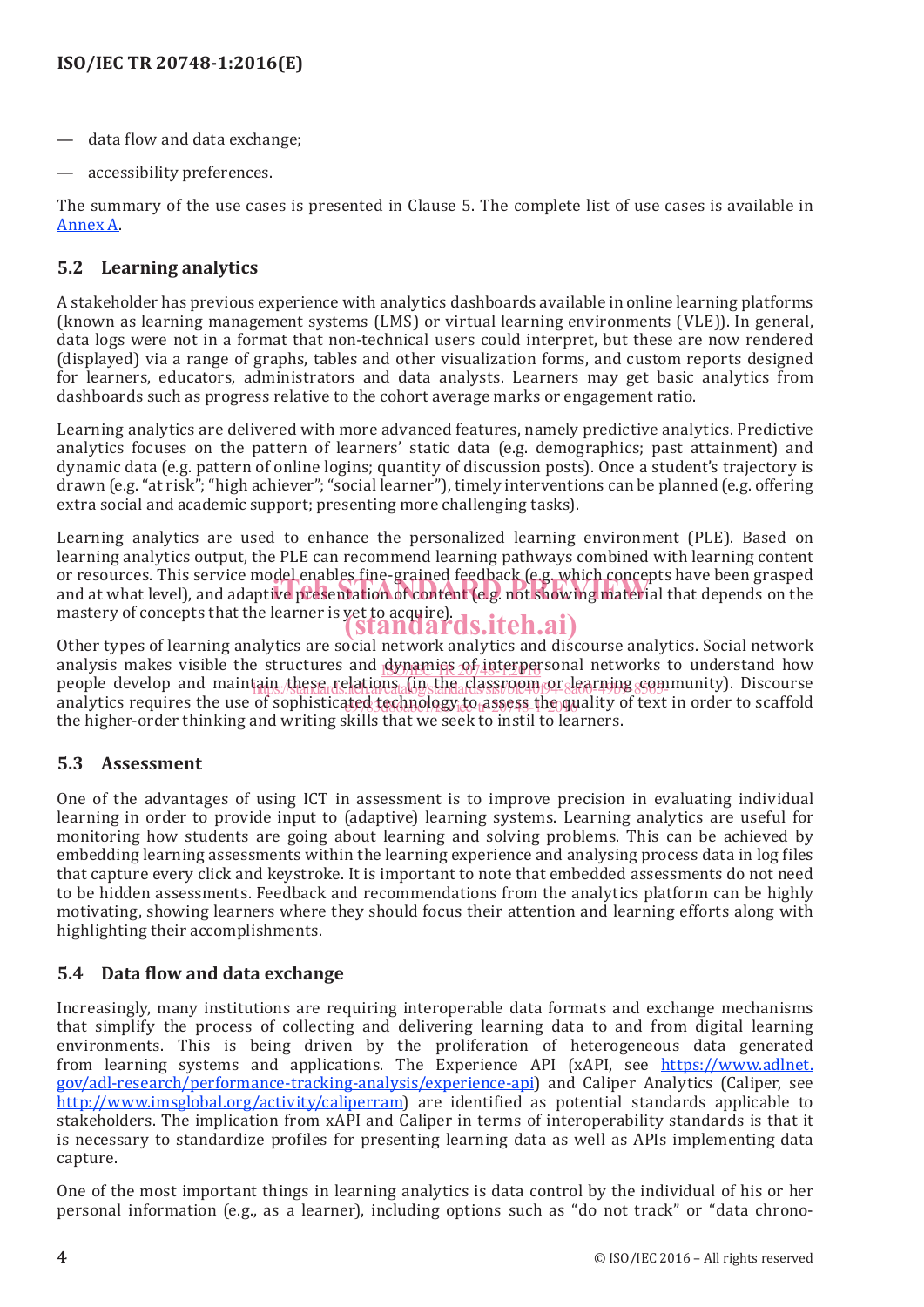degradability". One of the cases describes an approach to giving the learner (or his/her parents) control over the data of that individual as a learner in a school setting. The use case follows the learner from registering at a school, to moving to another school, with interactions with the school (and through the school with suppliers of services, e.g., publishers). Other important issues with data control are privacy and identification of people through identity federation. Most use cases have similar privacy issues and this implies the privacy requirements and related technology should be a fundamental component of any learning analytics. Applying privacy requirements such as anonymization and pseudonymization should be reflected into learning analytics.

Learner activity data may be generated from a wide variety of platforms, including but not limited to web-based applications, desktop computers, mobile devices, wearable technologies and the internet of things. These tracking data may be used in portfolio services. As described in 5.2, diverse types of learning data can be reflected for each learner's learning activity and progress. The portfolio service is not limited to curating and showcasing learner's output, but also to diagnosis of strengths or weaknesses in learning contexts. Many portfolio services focus on the display of learner content and self-reflection by leaners. However, improved portfolio services, based on learning analytics, will show multidimensional perspectives of learner performance and activity data.

### **5.5 Accessibility preferences**

Dashboards provide a general way to present analytics information. This category of use cases describes how a dashboard should be presented flexibly and filtered by purposes. One of the use cases introduces scenarios for users (e.g. learner, teacher and module manager) with accessibility needs and preferences. Learning analytics enables teachers or administrators to deliver effective learning with accessibility needs being met, supported by data generated from the learning analytics. An example is supported from the learning analytics. An example is supported by data generated from the learning analytics. An example supporting the needs of a learner with a vision-impairment through resources that have proven to be supporting the heeds of a learner with a vision-impartment throwing

Another scenario related to accessibility is focused on early detection via learning analytics, supporting diagnostic testing for impairments, such as visual or hearing impairments, auditory processing disorder diagnostic testing for impairments, and the system of the contract of the contract of the contract of the contract of diagnosite testing for informations is also and provide remediation and provide reports, addition of processing disorder<br>(APD), dyscalculia or dyspraxia; and provide remediation or support. Accessibility preferences may be (APD), dysealed of dyspraxia, and a discrete chemically in Support.<br>stored in the cloud to deliver seamless service across diverse devices.

### **6 Reference model for learning analytics interoperability**

### **6.1 General**

In Clause 6, a preliminary reference model for learning analytics is introduced by detailing the set of processes and relationships between them that is formulated from the collected use cases provided in Annex A.

A workflow of general data analytics is presented in 6.2. The general data analytics workflow is extended and transformed into a loop by adding teaching and learning activities to the workflow as noted in 6.3. Additional details regarding the key elements of the reference architecture are provided in the sub-clauses of 6.3.

### **6.2 Workflow for general data analytics**

The goal of learning analytics is to understand and improve learning and its environment and encompasses the tasks of measurement, collection, analysis and reporting of data about learners and the learning, education and training (LET) contexts in which learning occurs. These tasks closely match the workflow of data analytics as shown in **Figure 1**. Such correspondence is not coincidental but suggests that learning analytics can take advantage of the technological advancement of data analytics in building a learning analytics framework.